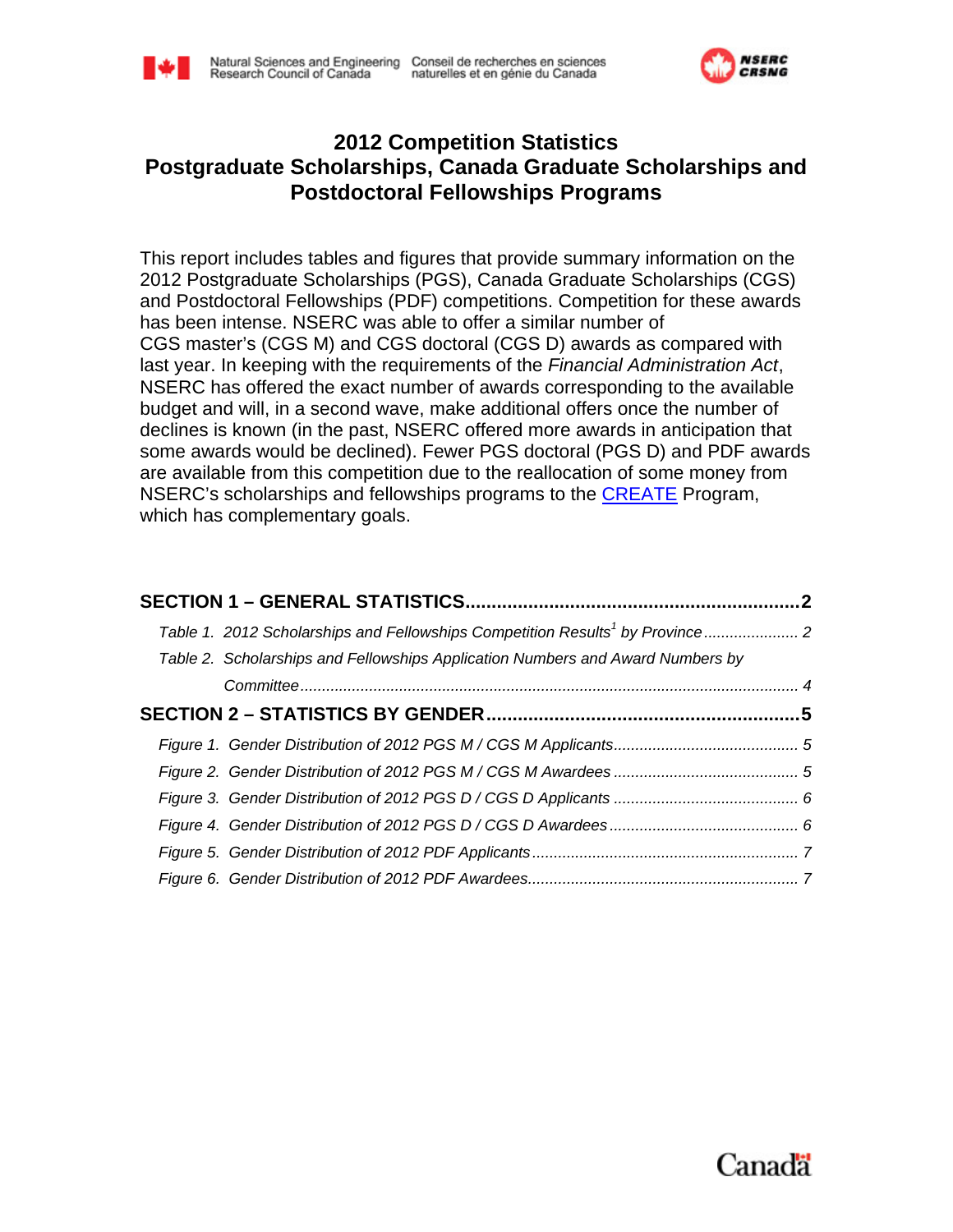<span id="page-1-0"></span>



# **SECTION 1 – GENERAL STATISTICS**

#### *Table 1. 2012 Scholarships and Fellowships Competition Results<sup>1</sup> by Province*

| <b>Province</b>         | <b>UNIVERSITIES*</b>                                 | <b>PDF</b><br>Awards | <b>PGS/CGS</b><br>Quota <sup>2</sup> | <b>PGSD</b><br>Awards | <b>CGSD</b><br><b>Awards</b> | <b>PGSM</b><br>Awards | <b>CGSM</b><br><b>Awards</b> | <b>USRA</b><br>Quota <sup>3</sup> |
|-------------------------|------------------------------------------------------|----------------------|--------------------------------------|-----------------------|------------------------------|-----------------------|------------------------------|-----------------------------------|
|                         | <b>Royal Roads University</b>                        | 0                    | 6                                    | 0                     | 0                            | 0                     | 2                            | $\overline{2}$                    |
| <b>British Columbia</b> | Simon Fraser University                              | $\overline{2}$       | 58                                   | 12                    | 3                            | 0                     | 12                           | 68                                |
|                         | The British Columbia<br>University                   | 9                    | 224                                  | 39                    | 22                           | $\overline{2}$        | 46                           | 186                               |
|                         | <b>Thompson Rivers</b><br>University                 | 0                    | 8                                    | 0                     | 0                            | 0                     | 3                            | 8                                 |
|                         | University of Northern<br><b>British Columbia</b>    | 0                    | 9                                    | $\mathbf{1}$          | 0                            | 0                     | 5                            | 13                                |
|                         | University of Victoria                               | 1                    | 53                                   | 4                     | $\overline{7}$               | 1                     | 20                           | 58                                |
|                         | Other                                                | 0                    | 13                                   | $\mathbf 0$           | $\mathbf 0$                  | $\overline{0}$        | $\overline{2}$               | 21                                |
|                         | <b>Totals</b>                                        | 12                   | 371                                  | 56                    | 32                           | 3                     | 90                           | 356                               |
|                         | University of Alberta                                | $\overline{4}$       | 164                                  | 15                    | $\overline{7}$               | $\overline{3}$        | 42                           | 152                               |
|                         | University of Calgary                                | 0                    | 108                                  | $\boldsymbol{9}$      | 10                           | $\mathbf{1}$          | 27                           | 101                               |
| Alberta                 | University of Lethbridge                             | 0                    | 15                                   | $\mathbf{1}$          | $\overline{2}$               | $\overline{c}$        | 6                            | 19                                |
|                         | Other                                                | 0                    | $\overline{7}$                       | $\mathbf 0$           | 0                            | 0                     | 0                            | 18                                |
|                         | <b>Totals</b>                                        | 4                    | 294                                  | 25                    | 19                           | 6                     | 75                           | 290                               |
|                         | University of Regina                                 | 0                    | 8                                    | 3                     | 0                            | 0                     | $\overline{4}$               | 19                                |
| Sask.                   | University of Saskatchewan                           | 1                    | 43                                   | $\sqrt{5}$            | 4                            | $\mathbf{1}$          | 16                           | 56                                |
|                         | <b>Totals</b>                                        | 1                    | 51                                   | 8                     | 4                            | 1                     | 20                           | 75                                |
|                         |                                                      | 0                    | 10                                   | $\mathbf 0$           | $\mathbf 0$                  | 0                     | 6                            | 13                                |
|                         | The University of Winnipeg<br>University of Manitoba | 0                    | 61                                   | 10                    | 0                            | 0                     | 25                           | 65                                |
|                         |                                                      |                      |                                      |                       |                              |                       |                              |                                   |
| Manitoba                | Other                                                | 0                    | $\overline{4}$                       | 0                     | 0                            | 0                     | $\mathbf 0$                  | 6                                 |
|                         | <b>Totals</b>                                        | 0                    | 75                                   | 10                    | 0                            | 0                     | 31                           | 84                                |
|                         | <b>Brock University</b>                              | 0                    | 15                                   | 2                     | 0                            | 0                     | 4                            | 19                                |
|                         | <b>Carleton University</b>                           | 1                    | 74                                   | 6                     | 5                            | 0                     | $\overline{23}$              | 67                                |
|                         | Lakehead University                                  | 0                    | $\overline{9}$                       | $\mathbf{1}$          | $\mathbf 0$                  | 0                     | 3                            | 17                                |
|                         | <b>Laurentian University</b>                         | 0                    | 12                                   | 1                     | $\mathbf{1}$                 | 0                     | 1                            | 17                                |
|                         | <b>McMaster University</b>                           | 1                    | 108                                  | 10                    | $\overline{7}$               | 1                     | 27                           | 97                                |
|                         | <b>Nipissing University</b>                          | 0                    | 8                                    | $\mathbf 0$           | $\overline{0}$               | $\overline{0}$        | $\mathbf{1}$                 | $\overline{7}$                    |
|                         | Queen's University<br>Royal Military College of      | $\overline{2}$       | 118                                  | 11                    | 3                            | $\mathbf{1}$          | 25                           | 95                                |
|                         | Canada                                               | 0                    | 8                                    | $\mathbf 0$           | 0                            | 0                     | $\mathbf{1}$                 | 11                                |
|                         | <b>Ryerson University</b>                            | 0                    | 10                                   | $\mathbf{1}$          | $\overline{2}$               | 0                     | $\overline{2}$               | 24                                |
| Ontario                 | The University of Western<br>Ontario                 | 3                    | 105                                  | 15                    | $\overline{7}$               | 0                     | 24                           | 99                                |
|                         | <b>Trent University</b>                              | 0                    | 13                                   | 1                     | $\mathbf{1}$                 | 0                     | 6                            | 17                                |
|                         | University of Guelph                                 | $\mathbf{1}$         | 70                                   | $\overline{7}$        | 4                            | $\mathbf{1}$          | 23                           | 71                                |
|                         | University of Ontario<br>Institute of Technology     | 0                    | 8                                    | $\mathbf{1}$          | $\mathbf{1}$                 | 0                     | $\overline{2}$               | 13                                |
|                         | University of Ottawa                                 | 2                    | 120                                  | 11                    | 4                            | 0                     | 30                           | 95                                |
|                         | University of Toronto                                | $\overline{12}$      | 334                                  | 48                    | 49                           | 4                     | 73                           | 239                               |
|                         | University of Waterloo                               | 5                    | 180                                  | 26                    | 16                           | $\overline{4}$        | 51                           | 152                               |
|                         | University of Windsor                                | 0                    | 24                                   | $\overline{3}$        | $\overline{2}$               | $\overline{0}$        | 10                           | 33                                |
|                         | <b>Wilfrid Laurier University</b>                    | 0                    | 8                                    | 0                     | 0                            | 0                     | $\overline{5}$               | 15                                |
|                         | <b>York University</b>                               | 0                    | 30                                   | $\overline{2}$        | $\overline{1}$               | 0                     | $\overline{5}$               | $\overline{41}$                   |
|                         | Other                                                | 0                    | 4                                    | $\mathbf 0$           | $\mathbf 0$                  | 0                     | $\overline{2}$               | 9                                 |
|                         | <b>Totals</b>                                        | 27                   | 1258                                 | 146                   | 103                          | 11                    | 318                          | 1138                              |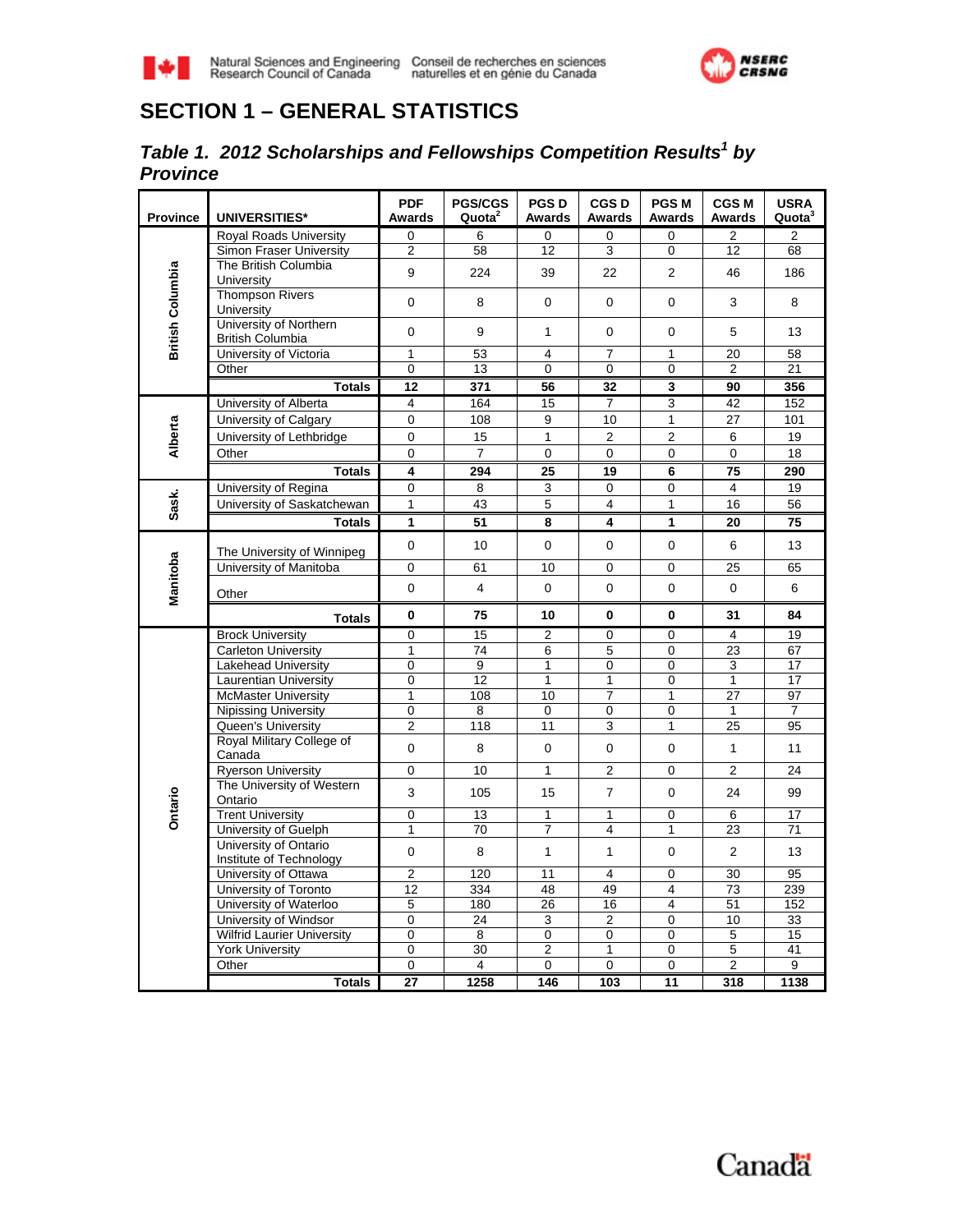

naturelles et en génie du Canada



| <b>Province</b>  | UNIVERSITIES*                                     | <b>PDF</b><br>Awards | <b>PGS/CGS</b><br>Quota <sup>2</sup> | <b>PGSD</b><br>Awards | <b>CGSD</b><br>Awards | <b>PGSM</b><br>Awards | <b>CGS M</b><br><b>Awards</b> | <b>USRA</b><br>Quota <sup>3</sup> |
|------------------|---------------------------------------------------|----------------------|--------------------------------------|-----------------------|-----------------------|-----------------------|-------------------------------|-----------------------------------|
|                  | Concordia University                              | 1                    | 29                                   | 3                     | 3                     | $\Omega$              | $\overline{7}$                | 44                                |
|                  | École de technologie<br>supérieure                | $\mathbf{1}$         | 13                                   | $\mathbf{1}$          | 2                     | $\Omega$              | 4                             | 19                                |
|                  | École Polytechnique de<br>Montréal                | 2                    | 35                                   | 5                     | 3                     | $\Omega$              | 13                            | 44                                |
|                  | <b>HEC Montréal</b>                               | 0                    | 6                                    | 0                     | $\mathbf 0$           | $\Omega$              | $\Omega$                      | $\overline{2}$                    |
|                  | Institut national de la<br>recherche scientifique | $\mathbf 0$          | 8                                    | $\mathbf 0$           | $\mathbf{1}$          | 2                     | $\mathbf{1}$                  | 18                                |
|                  | <b>McGill University</b>                          | 1                    | 160                                  | $\overline{28}$       | 10                    | 1                     | 43                            | 142                               |
|                  | Université de Montréal                            | 3                    | 72                                   | $\overline{8}$        | $\overline{4}$        | 0                     | $\overline{18}$               | 74                                |
|                  | Université de Sherbrooke                          | $\overline{0}$       | 60                                   | 7                     | $\overline{5}$        | $\overline{1}$        | $\overline{22}$               | 52                                |
| Quebec           | Université du Québec à<br>Chicoutimi              | $\Omega$             | 8                                    | $\overline{2}$        | $\Omega$              | $\Omega$              | 5                             | 10 <sup>10</sup>                  |
|                  | Université du Québec à<br>Montréal                | $\mathbf{1}$         | 40                                   | 2                     | $\mathbf{1}$          | $\mathbf 0$           | 6                             | 40                                |
|                  | Université du Québec à<br>Rimouski                | $\mathbf 0$          | 8                                    | 2                     | $\mathbf 0$           | $\mathbf 0$           | $\overline{4}$                | 12 <sup>2</sup>                   |
|                  | Université du Québec à<br><b>Trois-Rivières</b>   | $\mathbf 0$          | 11                                   | $\mathbf 0$           | $\mathbf 0$           | 1                     | 6                             | 17                                |
|                  | Université Laval                                  | $\overline{2}$       | 89                                   | 12                    | $\overline{4}$        | 0                     | 28                            | 89                                |
|                  | Other                                             | $\Omega$             | 11                                   | $\Omega$              | $\mathbf{1}$          | 0                     | $\overline{2}$                | 21                                |
|                  | <b>Totals</b>                                     | 11                   | 544                                  | 70                    | 34                    | 5                     | 159                           | 582                               |
| 눈                | Memorial University of<br>Newfoundland            | $\Omega$             | 44                                   | 3                     | 2                     | $\Omega$              | 14                            | 46                                |
|                  | <b>Totals</b>                                     | 0                    | 44                                   | 3                     | $\overline{2}$        | $\Omega$              | 14                            | 46                                |
|                  | <b>Mount Allison University</b>                   | $\overline{0}$       | 12                                   | 0                     | 0                     | $\mathbf 0$           | 5                             | 13                                |
|                  | Université de Moncton                             | $\mathbf 0$          | 8                                    | $\pmb{0}$             | $\mathbf 0$           | 0                     | $\mathbf{1}$                  | 10                                |
| New              | University of New Brunswick                       | $\mathbf 0$          | 43                                   | $\overline{c}$        | $\mathbf{1}$          | $\overline{2}$        | 14                            | 46                                |
| <b>Brunswick</b> | Other                                             | $\overline{0}$       | 1                                    | 0                     | $\Omega$              | $\Omega$              | $\Omega$                      | $\mathbf{1}$                      |
|                  | <b>Totals</b>                                     | $\Omega$             | 64                                   | 2                     | $\mathbf{1}$          | $\overline{2}$        | 20                            | 70                                |
| p.E.I.           | University of Prince Edward<br>Island             | $\Omega$             | 14                                   | 3                     | $\mathbf{1}$          | $\Omega$              | $\mathbf 0$                   | 13                                |
|                  | <b>Totals</b>                                     | $\mathbf 0$          | 14                                   | 3                     | $\mathbf{1}$          | 0                     | 0                             | 13                                |
|                  | <b>Acadia University</b>                          | $\mathbf 0$          | 17                                   | $\mathbf{1}$          | $\mathbf 0$           | 0                     | 8                             | 18                                |
| Nova Scotia      | Cape Breton University                            | $\overline{0}$       | 6                                    | 0                     | $\mathbf 0$           | $\mathsf 0$           | $\overline{2}$                | $\overline{7}$                    |
|                  | Dalhousie University                              | $\mathbf{1}$         | 86                                   | 14                    | $\mathbf 5$           | 3                     | 16                            | 78                                |
|                  | Nova Scotia Agricultural<br>College               | $\Omega$             | 8                                    | $\mathbf 0$           | $\Omega$              | $\Omega$              | $\mathbf 0$                   | $\overline{7}$                    |
|                  | St. Francis Xavier University                     | $\mathbf 0$          | 11                                   | $\mathbf 0$           | $\mathbf 0$           | $\mathbf 0$           | $\mathbf{1}$                  | 13                                |
|                  | Saint Mary's University                           | $\mathbf 0$          | 8                                    | 1                     | $\mathbf 0$           | $\mathbf 0$           | $\mathbf 0$                   | 13                                |
|                  | Other                                             | $\mathbf 0$          | $\overline{4}$                       | 0                     | $\mathbf 0$           | 0                     | $\mathbf{3}$                  | $\overline{7}$                    |
|                  | <b>Totals</b>                                     | 1                    | 140                                  | 16                    | 5                     | 3                     | 30                            | 143                               |
|                  | Direct <sup>4</sup>                               | 42                   | N/A                                  | 87                    | 33                    | 19                    | 33                            | N/A                               |
|                  |                                                   |                      |                                      |                       |                       |                       |                               |                                   |

| <b>CANADIAN TOTAL</b> | 56 | 2862 | 339 | 200 | $\sim$<br>ັ | 757 | 2797 |
|-----------------------|----|------|-----|-----|-------------|-----|------|
| <b>GRAND TOTAL</b>    | 98 | 2862 | 426 | 233 | 50          | 790 | 2797 |

\* Based on Application Organization - if less than six applications were received by an institution, their data have been rolled up into their province's "Other" category. Awards offered with conditions are excluded.<br><sup>1</sup> Results reflect the initial offers only.

 $^2$  Canadian universities have a quota based on previous successes in the competition; they may not submit more

applications than this quota.<br><sup>3</sup> Canadian universities are tasked with the selection of the USRA-University recipients and their respective quota is the

number of awards they have to give.<br><sup>4</sup> Direct applicants are those who submitted their application to NSERC directly, without going through the screening process at a Canadian university (students at foreign organizations or not currently registered are eligible to submit applications this way).

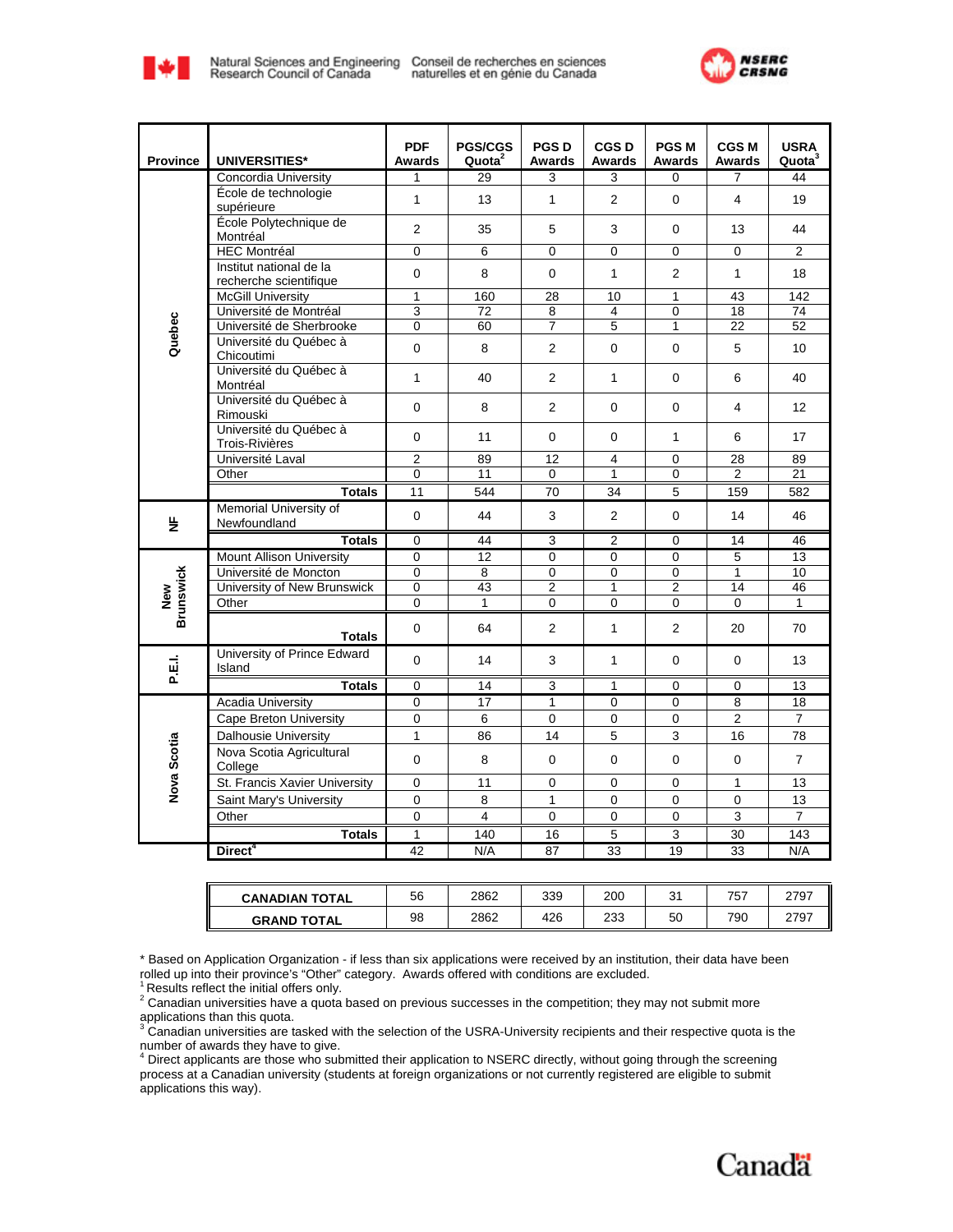<span id="page-3-0"></span>



### *Table 2. Scholarships and Fellowships Application Numbers and Award Numbers by Committee*

|                                                                                          | <b>PDF</b> |                         | <b>CGS/PGS D</b><br>combined | CGS <sub>D</sub> | <b>PGSD</b> | <b>CGS/PGS M</b><br>combined | <b>CGSM</b> | <b>PGSM</b>  |         | <b>Grand Total</b> |
|------------------------------------------------------------------------------------------|------------|-------------------------|------------------------------|------------------|-------------|------------------------------|-------------|--------------|---------|--------------------|
| <b>Selection</b><br><b>Committee</b>                                                     | App        | Awards                  | App                          | Awards           | Awards      | App                          | Awards      | Awards       | App     | Awards             |
| <b>Earth Sciences</b>                                                                    | 54         | $\overline{\mathbf{4}}$ | 117                          | 17               | 31          | 116                          | 58          | 5            | 287     | 115                |
| <b>Evolution and</b><br>Ecology                                                          | 107        | 9                       | 179                          | 26               | 47          | 188                          | 94          | 4            | 474     | 180                |
| <b>Mathematical</b><br><b>Sciences</b>                                                   | 117        | 9                       | 116                          | 16               | 31          | 114                          | 56          | $\mathbf{3}$ | 347     | 115                |
| <b>Physics and</b><br>Astronomy                                                          | 91         | 8                       | 113                          | 17               | 29          | 119                          | 59          | 3            | 323     | 116                |
| Chemistry                                                                                | 95         | 8                       | 141                          | 20               | 37          | 114                          | 56          | 4            | 350     | 125                |
| Cellular and<br><b>Molecular Biology</b>                                                 | 115        | 9                       | 202                          | 29               | 54          | 238                          | 119         | 10           | 555     | 221                |
| Civil and<br><b>Mechanical</b><br>Engineering                                            | 152        | 11                      | 161                          | 23               | 42          | 154                          | 77          | $\mathbf{2}$ | 467     | 155                |
| Chemical,<br><b>Biomedical and</b><br><b>Materials</b><br><b>Sciences</b><br>Engineering | 151        | 12                      | 150                          | 21               | 39          | 121                          | 60          | 6            | 422     | 138                |
| <b>Plant and Animal</b><br><b>Biology</b>                                                | 69         | 6                       | 108                          | 16               | 28          | 129                          | 64          | 4            | 306     | 118                |
| Psychology                                                                               | 62         | 5                       | 107                          | 15               | 27          | 84                           | 42          | $\mathbf{2}$ | 253     | 91                 |
| Electrical<br>Engineering                                                                | 116        | 8                       | 95                           | 13               | 25          | 101                          | 50          | 4            | 312     | 100                |
| Computing<br><b>Sciences</b>                                                             | 125        | 9                       | 139                          | 20               | 36          | 110                          | 55          | 3            | 374     | 123                |
| <b>Grand Total</b>                                                                       | 1 2 5 4    | 98                      | 1628                         | 233              | 426         | 1588                         | 790         | 50           | 4 4 7 0 | 1597               |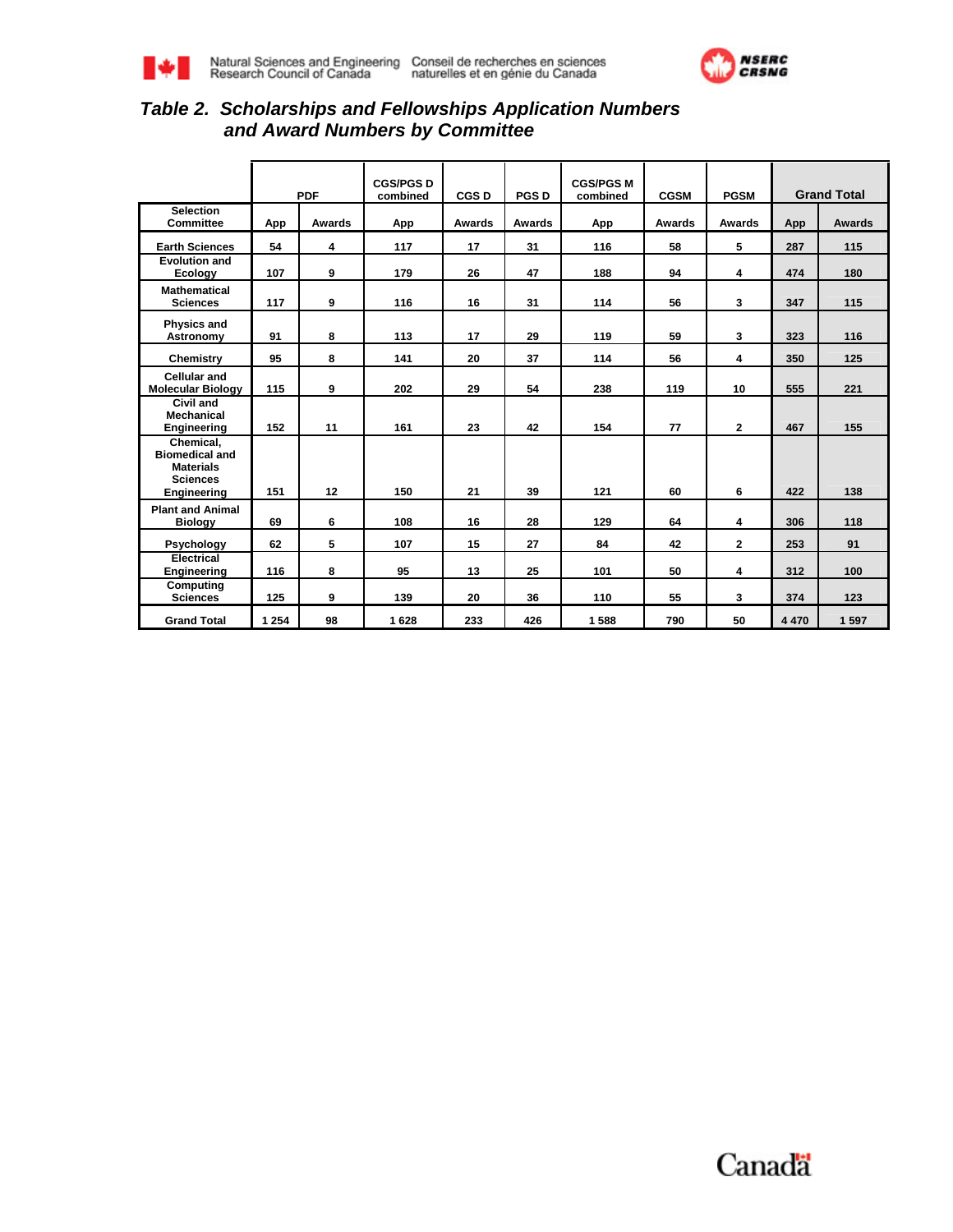<span id="page-4-0"></span>



# **SECTION 2 – STATISTICS BY GENDER**

*Figure 1. Gender Distribution of 2012 PGS M / CGS M Applicants*



*Figure 2. Gender Distribution of 2012 PGS M / CGS M Awardees* 

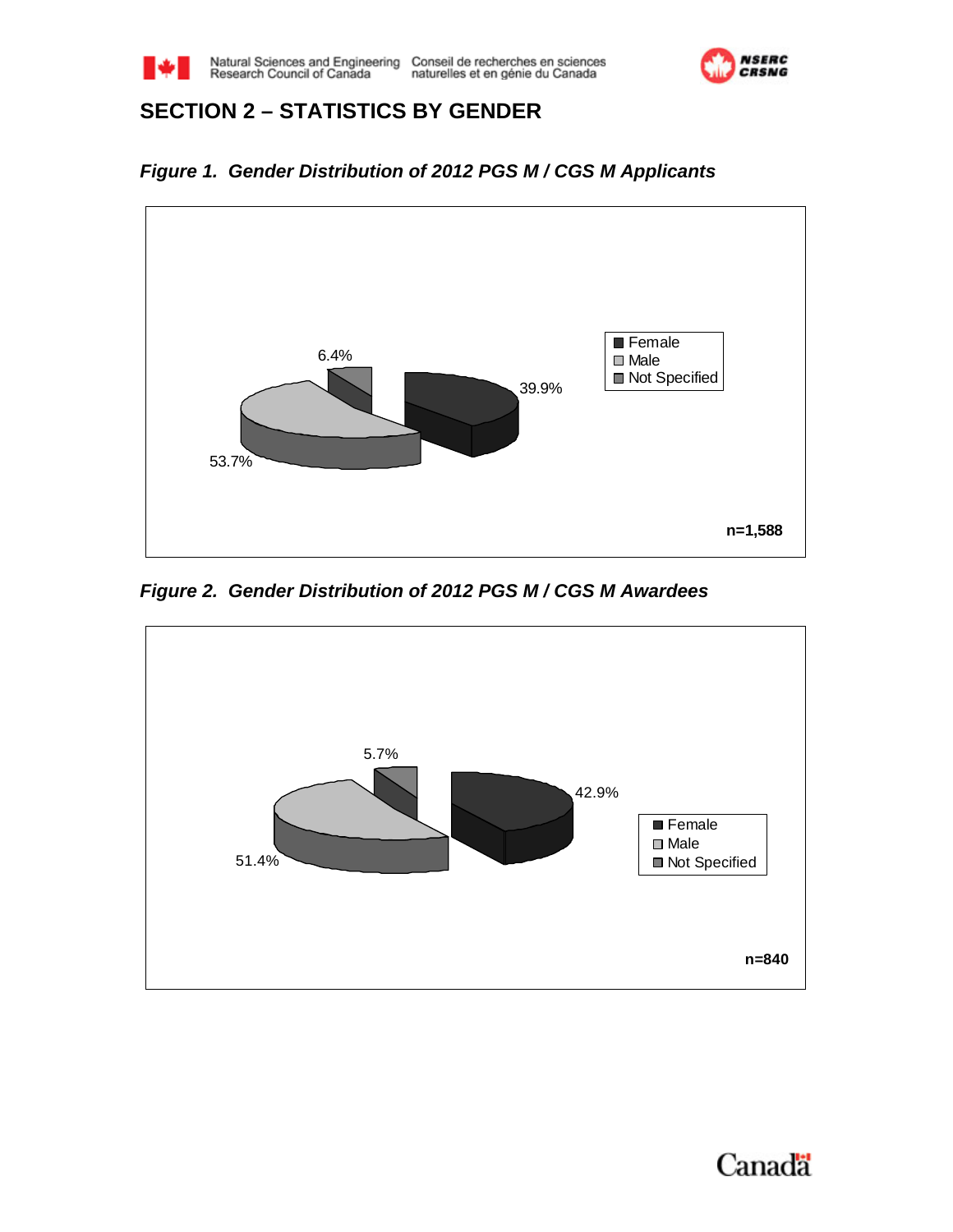

<span id="page-5-0"></span>



*Figure 4. Gender Distribution of 2012 PGS D / CGS D Awardees*